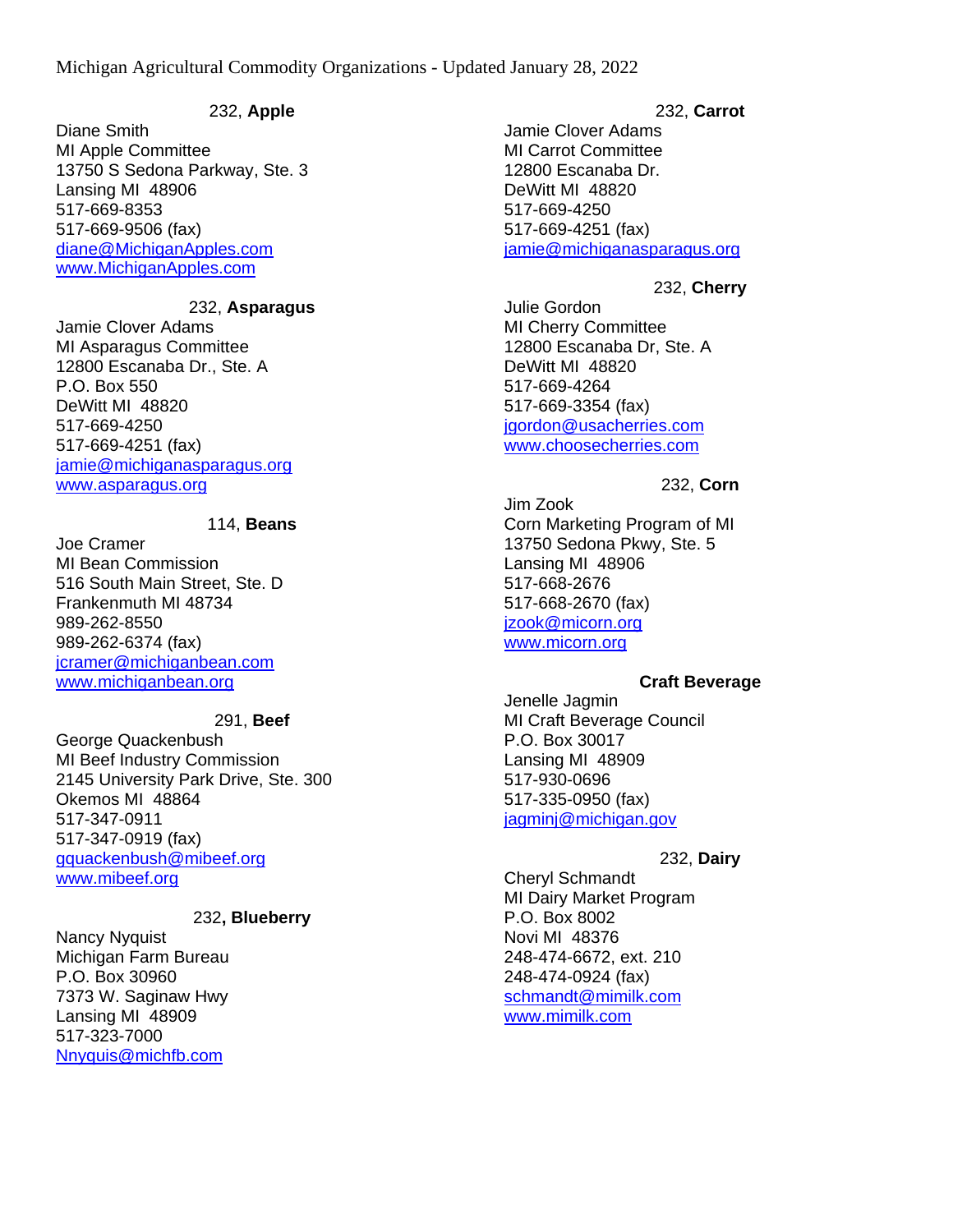## 232, **Onion**

Greg Bird MI Onion Committee 6835 South Krepps Road St Johns, MI 48879-8174 517-663-6725 [gbird@michiganvegetablecouncil.org](mailto:gbird@michiganvegetablecouncil.org)

## 291, **Potato**

Kelly Turner MI Potato Industry Commission 3515 West Road, Suite A East Lansing MI 48823 517-253-7370 517-253-7373 (fax) [kelly@mipotato.com](mailto:kelly@mipotato.com) [www.mipotato.com](http://www.mipotato.com/)

### **Propane**

Derek Darling MI Propane Commission 629 West Hillsdale Street Lansing, MI 48933 517-487-2021 [derek@kdafirm.com](mailto:derek@kdafirm.com)

# 232, **Soybean**

Janna Fritz MI Soybean Committee 3055 W M-21 St. Johns, MI 48879 989-652-3294 989-652-3296 (fax) [jfritz@michigansoybean.org](mailto:jfritz@michigansoybean.org) [www.michigansoybean.org](http://www.michigansoybean.org/)

## 232, **Tree Fruit**

Jim Nugent MI Tree Fruit Commission [Jimnugent6@gmail.com](mailto:Jimnugent6@gmail.com)

## 232, **Wheat**

Jody Pollok-Newsom MI Wheat Program P.O. Box 25065 Lansing MI 48909 517-943-2801 iody@miwheat.org [www.miwheat.org](http://www.miwheat.org/)

# **Agri-Business**

Chuck Lippstreu MI Agri-Business Association 2500 Kerry St. Suite 102 Lansing MI 48912 517-336-0223 517-336-0227 (fax) [chuck@miagbiz.org](mailto:chuck@miagbiz.org) [www.miagbiz.org](http://www.miagbiz.org/)

# **Agri-Business**

Jennifer Silveri Michigan Food & Farming Systems 480 Wilson Road, Room 172 East Lansing MI 48824 517-432-0712 517-353-7961 (fax) [jen@miffs.org](mailto:jen@miffs.org) [www.miffs.org](http://www.miffs.org/)

# **Agri-Business**

Jennifer Kluge MI Food & Beverage Association 27700 Hoover Road, Ste. 100 Warren MI 48093 586-393-8800 586-393-8810 (fax) [info@michfood.org](mailto:info@michfood.org) [www.michbusiness.org](http://www.michbusiness.org/)

# **Agri-Business**

Dawn Drake MACMA/Michigan Processing Apple Growers 38880 Red Arrow Highway Paw Paw MI 49079 800-292-2653 269-657-3271 (fax) [dawndrake@bloomingdale.com](mailto:dawndrake@bloomingdale.com) [www.michfb.com/mi/macma](http://www.michfb.com/mi/macma)

# **Agri-Business**

Matt Breslin, Executive Director MI Food Processors Association 121 West Allegan Street Lansing MI 48933 231-271-5752 517-482-9934 (fax) [mfpa@karoub.com](mailto:mfpa@karoub.com) [mbreslin@karoub.com](mailto:mbreslin@karoub.com)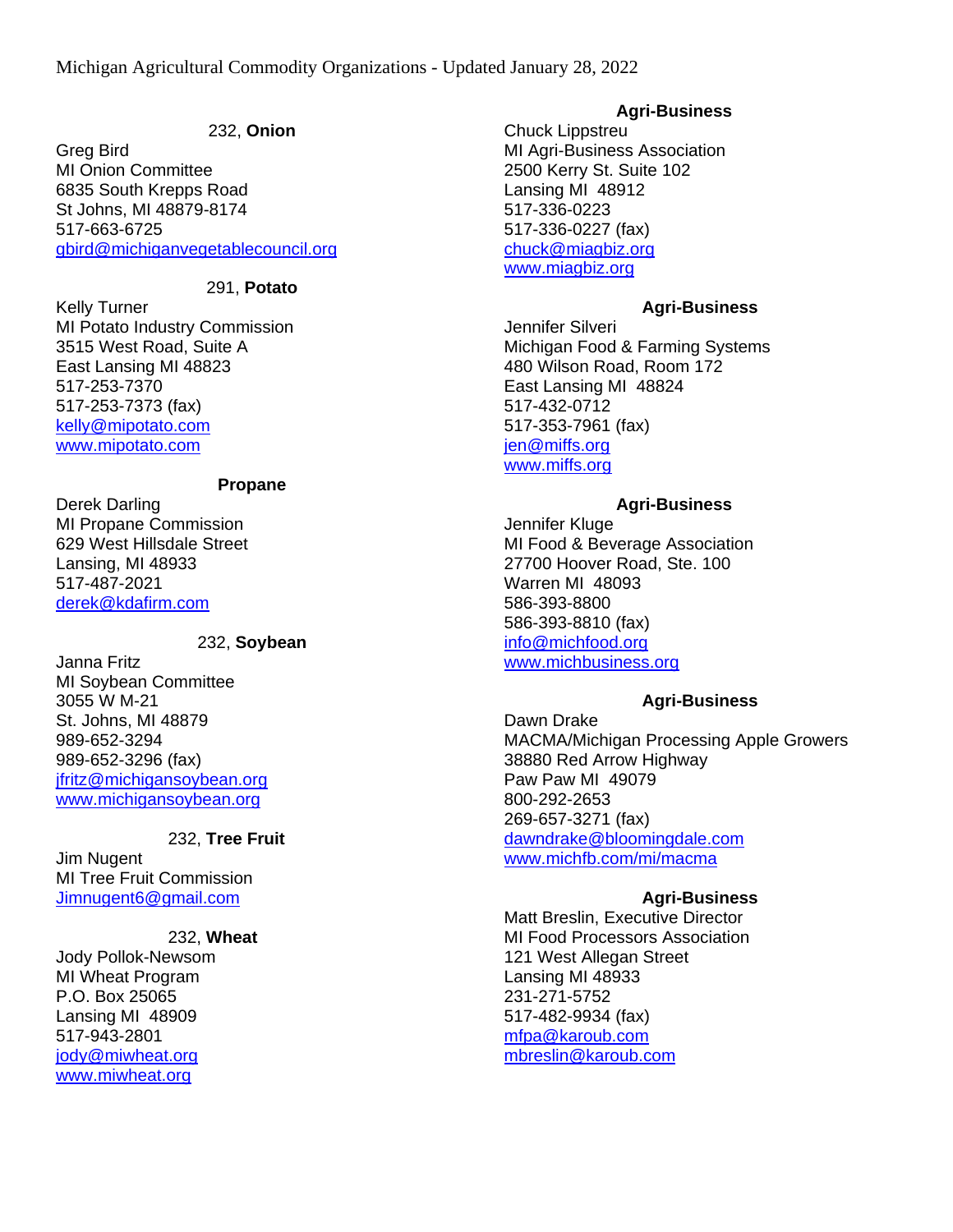### **Agri-Business**

C. James Palmer MI Crop Improvement Association P.O. Box 21008 Lansing MI 48909 517-332-3546 517-332-9301 [palmerj@michcrop.com](mailto:palmerj@michcrop.com)

# **Agri-Business/Agri-Tourism**

Janice Benson Michigan Agri-Tourism Association P.O. Box 303 Traverse City MI 49685 616-952-1151 [executivedirector@michiganfarmfun.com](mailto:executivedirector@michiganfarmfun.com) www.michiganfarmfun.com

#### **Aquaculture**

Dan Vogler MI Aquaculture Association 16182 S. 7 ½ Rd. Harrietta MI 49638 231-389-2514 [dan@harriettahills.com](mailto:dan@harriettahills.com) michiganaquaculture.org

#### **Blueberry**

Beverlee DeJonge MI United Blueberry Producers 5783 142nd Avenue Holland MI 49423-9317 616-395-9703 616-395-5933 (fax) [brdj1583@gmail.com](mailto:brdj1583@gmail.com)

# **Blueberry**

Larry Enfield MI Blueberry Growers Association 04726 County Road 215 P.O. Box 322 Grand Junction MI 49056 269-434-8040 269-434-8021 (fax) [contact@blueberries.com](mailto:contact@blueberries.com) www.blueberries.com

#### **Brewers**

Scott Graham MI Brewers Guild 225 W. Washtenaw, Suite C Lansing MI 48933 517-327-5004 [director@michiganbrewersguild.org](mailto:director@michiganbrewersguild.org) Mibeer.com

## **Cattlemen**

George Quackenbush MI Cattlemen's Association 2145 University Park Drive, Ste. 300 Okemos MI 48864 517-347-8117 517-347-0919 (fax) [gquackenbush@mibeef.org](mailto:gquackenbush@mibeef.org) www.micattlemen.org

### **Celery**

Gary Wruble Michigan Celery Promotion Cooperative, Inc. P.O. Box 306 Hudsonville MI 49426 616-669-1250 616-669-2890 (fax) [www.michigancelery.com](http://www.michigancelery.com/) [gwruble@michigancelery.com](mailto:gwruble@michigancelery.com)

## **Cherry**

Meghan Swain Cherry Industry Administrative Board 12800 Escanaba Dr., Ste. A DeWitt MI 48820 517-669-1070 517-669-1260 (fax) [smswain@cherryboard.org](mailto:smswain@cherryboard.org) cherryboard.org

## **Chestnuts Non-Profit**

Roger Schultz Midwest Nut Producers Council 15247 S 32nd Street Vicksburg MI 49097 269-649-2568 [Rastreeguy@aol.com](mailto:Rastreeguy@aol.com) www.chestnutgrower.org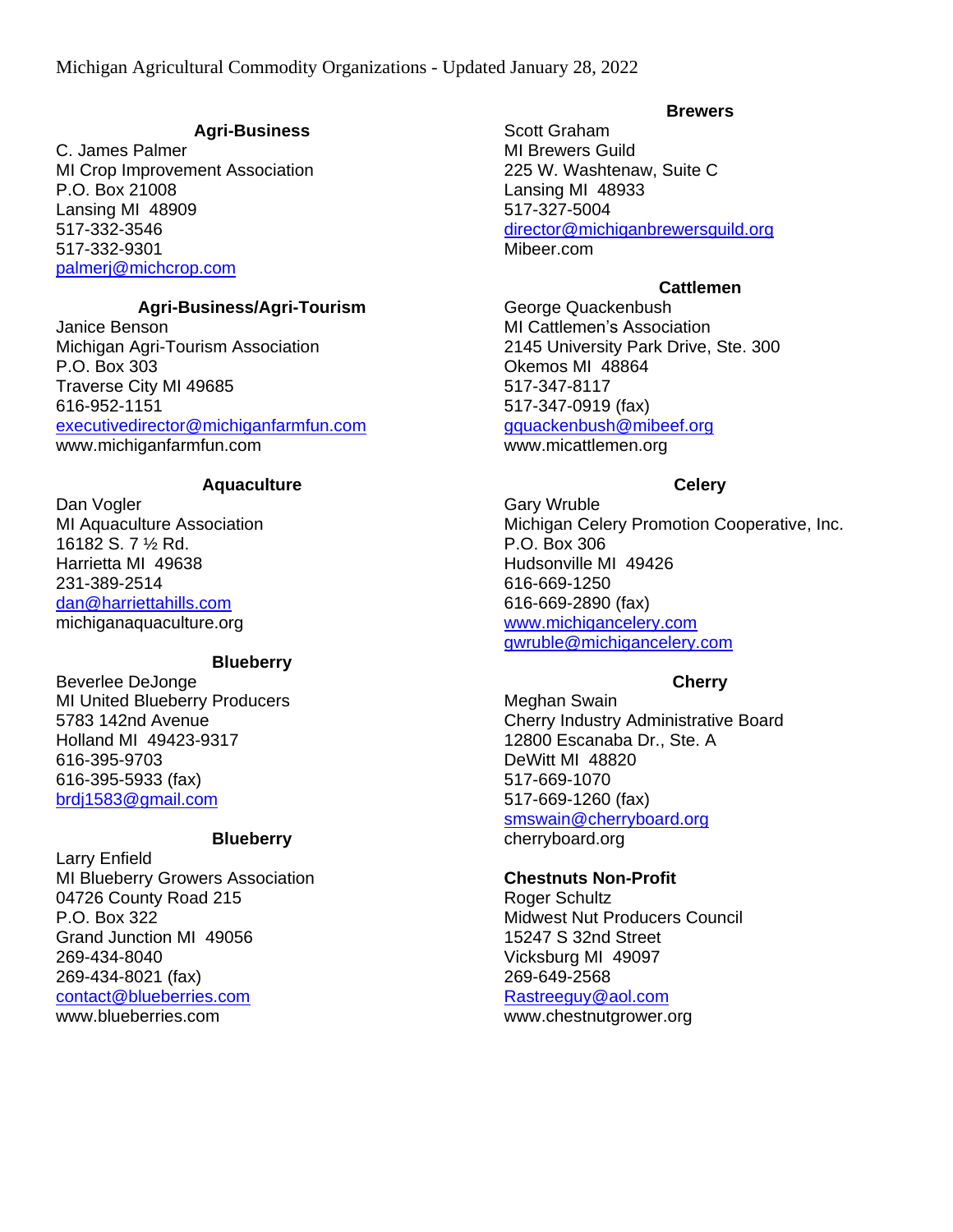#### **Chestnuts**

Roger Blackwell Chestnut Growers 4555 Windswept Drive Milford MI 48380 248-219-3696 [rblackwel@comcast.net](mailto:rblackwel@comcast.net)

#### **Christmas Trees**

Amy Start, Executive Director MI Christmas Tree Association P.O. Box 252 Durand MI 48429 517-545-9971 517-545-4501(fax) [info@mcta.org](mailto:info@mcta.org) www.MCTA.org

#### **Dairy**

Ken Nobis Sheila Burkhardt MI Milk Producers Association 41310 Bridge St. P.O. Box 8002 Novi MI 48376 248-474-6672 [nobis@mimilk.com](mailto:nobis@mimilk.com) [burkhardt@mimilk.com](mailto:burkhardt@mimilk.com)

#### **Dairy**

Sharon Toth United Dairy Industry of Michigan 2163 Jolly Road Okemos MI 48864 517-349-8480 517-349-6218 (fax) [sharon@milkmeansmore.org](mailto:sharon@milkmeansmore.org) [stoth@udim.org](mailto:stoth@udim.org) www.milkmeansmore.org

#### **Dairy**

Mark Adam Dairy Herd Improvement Association P.O. Box 23158 3655 Forest Rd. Lansing MI 48909 517-336-3442 517-351-5610 (fax) [adamm@northstarcooperative.com](mailto:adamm@northstarcooperative.com)

#### **Education**

Doug Buhler Associate Director MSU/MAES 109 Agriculture Hall East Lansing MI 48824 517-355-0123 517-353-5406 (fax) [buhler@msu.edu](mailto:buhler@msu.edu) www.maes.msu.edu

### **Education**

Quentin Tyler **Director** MSU-Extension 517-355-0188 [tylerque@msu.edu](mailto:tylerque@msu.edu)

## **Education**

Kelly Millenbah, Interim Dean MSU – College of Ag & Natural Resources 517-355-0232 [millenba@msu.edu](mailto:millenba@msu.edu)

### **Electric**

Michael Peters MI Electric Cooperative Association 2859 W Jolly Road Okemos MI 48864 517-351-6322 517-351-6396 (fax) [info@countrylines.com](mailto:info@countrylines.com)

# **Emu**

Harvey Rudell MI Emu Association 1200 S. Flajoie Midland MI 48642 989-662-2165 [emusing@usol.com](mailto:emusing@usol.com)

#### **Fairs & Exhibitions**

Lisa Reiff MI Association of Fairs & Exhibitions P.O. Box 731 Saline MI 48176 517-317-4544 517-481-2880 [mifairs@gmail.com](mailto:mifairs@gmail.com) www.michiganfairs.org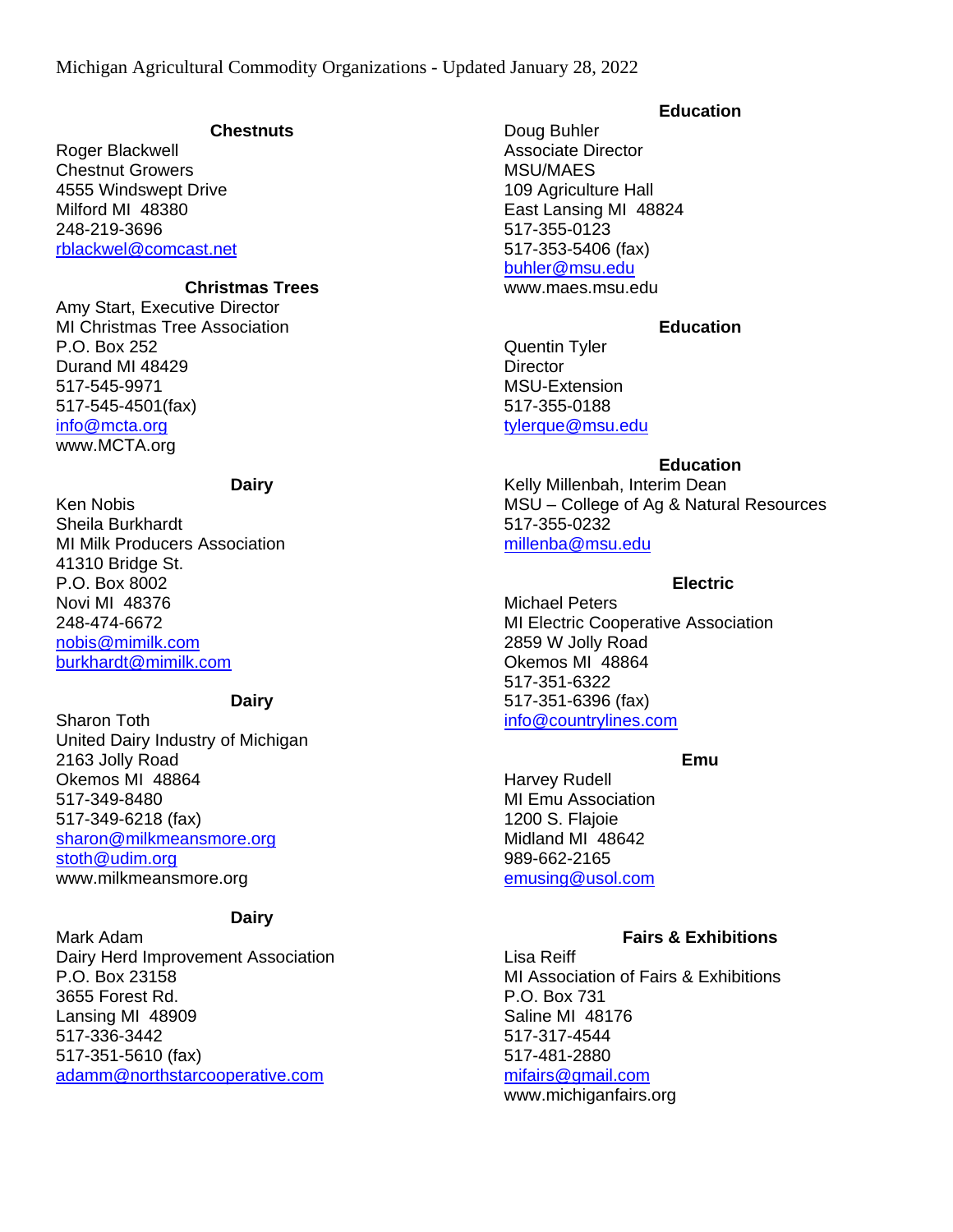## **Farmers Market**

Amanda Shreve MI Farmers Market Association 480 Wilson Road, Room 172 East Lansing MI 48824 517-432-3381 517-940-4522 (fax) [amanda@mifma.org](mailto:amanda@mifma.org)

# **Festivals & Events**

Mike Szukhent MI Festival & Events Association [mike@michiganfun.com](mailto:mike@michiganfun.com) www.mfea.org

# **Fish/Aquaculture**

Forrest Williams MI Fish Producers Association P.O. Box 57 Bayport MI 48720 989-656-2121 [forrestnwilliams@gmail.com](mailto:forrestnwilliams@gmail.com)

## **Floriculture Growers**

Goeff Hansen MI Greenhouse Growers Council www.mifgc.org 517-367-2033 [mainstreet@sbam.org](mailto:mainstreet@sbam.org)

## **Flower**

Rod Crittenden MI Floral Association 1152 Haslett Road Haslett MI 48840 517-575-0110 517-575-0115 (fax) [rod@michiganfloral.org](mailto:rod@michiganfloral.org) www.michiganfloral.org

#### **Flower**

Toney Raney Metro Detroit Flower Growers Association 57707 10 Mile Road South Lyon MI 48178 248-437-2629 248-437-2044 (fax) [acedogg3@sbcglobal.net](mailto:acedogg3@sbcglobal.net)

# **Food Bank**

Dr. Phil Knight Food Bank Council of Michigan 330 Marshall St., Suite 102 Lansing MI 48912 517-664-9902 [pknight@fbcmich.org](mailto:pknight@fbcmich.org) www.fbcmich.org

# **Forestry**

Debra Huff Michigan Forest Association 15851 US 27 South, Suite 16 Lansing, MI 48906 [Huff.debra@gmail.com](mailto:Huff.debra@gmail.com) www.michiganforests.org

### **Forestry**

Kevin Korpi 216 North Chestnut Street Lansing MI 48933 517-853-8880 [kkorpi@michiganforest.com](mailto:kkorpi@michiganforest.com)

# **Michigan Farm Bureau**

Carl Bednarski MI Farm Bureau P.O. Box 30960 7373 W. Saginaw Hwy Lansing MI 48909 517-323-7000 [cbednar@michfb.com](mailto:cbednar@michfb.com) www.michganfarmbureau.com

Craig Knudson, Forestry Specialist 231-357-3864 [cknudso@michfb.com](mailto:cknudso@michfb.com)

Theresa Sisung, Field Crops Specialist 517-323-7000 [tsisung@michfb.com](mailto:tsisung@michfb.com)

Ernie Birchmeier, Livestock Specialist 517-420-2231 [ebirchm@michfb.com](mailto:ebirchm@michfb.com)

## **General Farm Organization**

Leland Townsend National Farmers Association 1890 S Osborne Road Dansville MI 48819 517-623-6200 [hickorylf@yahoo.com](mailto:hickorylf@yahoo.com)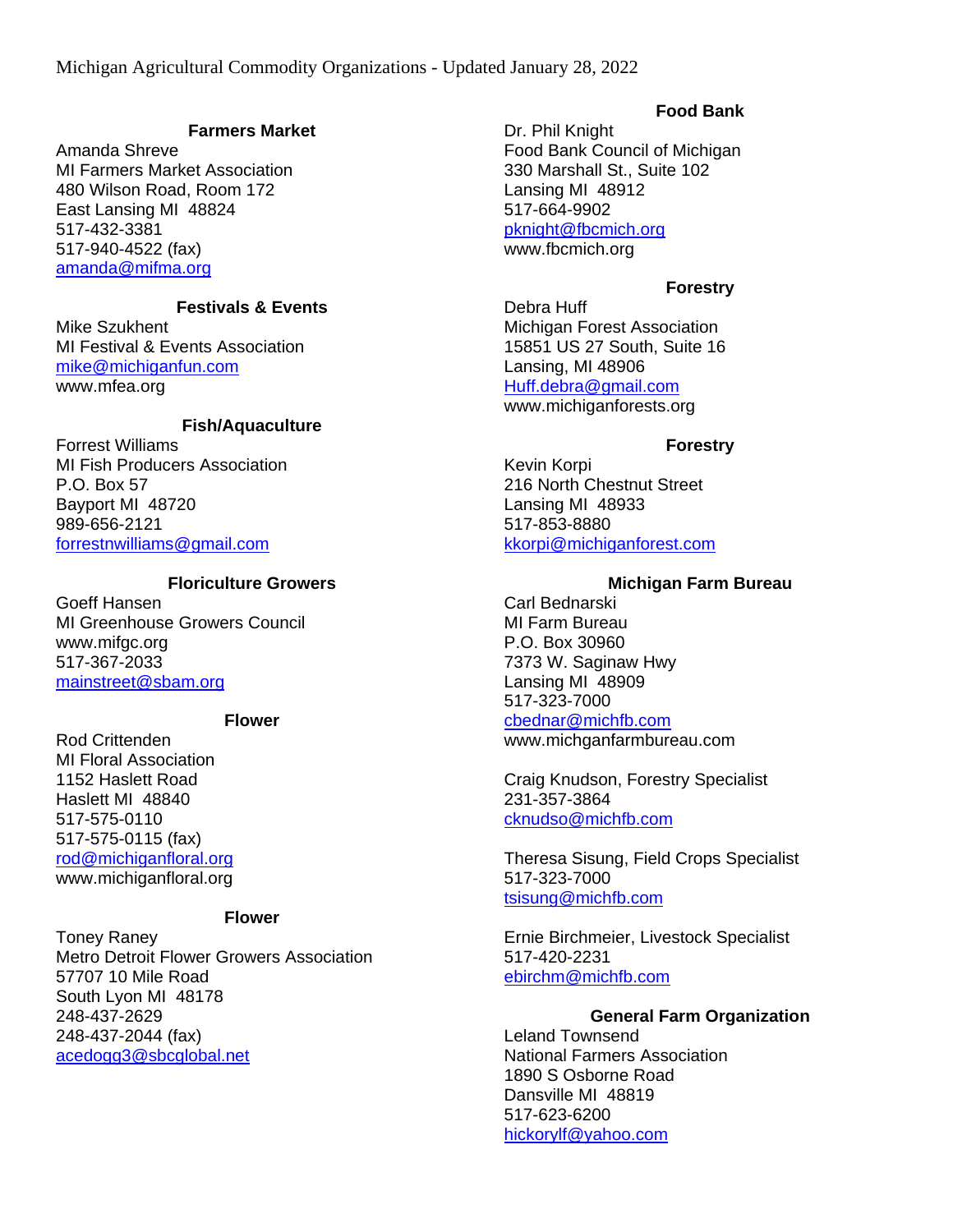## **General Farm Organization**

Bob Thompson Michigan Farmers Union 10348 W. Airline Rd Weidman MI 48893-9624 989-644-3907 989-289-4051 (cell) [bthompsonfarm@gmail.com](mailto:bthompsonfarm@gmail.com)

# **General Farm Organization**

Peggy Johnston Michigan State Grange 404 S. Oak Street Duand MI 48429 989-248-4546 [msgrange1873@yahoo.com](mailto:msgrange1873@yahoo.com)

### **Golf**

Adam Ikamas MI Golf Course Superintendents Assoc. 316 Glencarin Dr. Rockford MI 49341 888-364-4272 [adamikamas@migcsa.org](mailto:adamikamas@migcsa.org) www.migcsa.org

# **Government**

Jason Allen USDA Rural Development 3001 Coolidge Road, Ste 200 East Lansing MI 48823 517-324-5190 517-324-5224 (fax) [Jason.allen@usda.gov](mailto:Jason.allen@usda.gov)

#### **Government**

Gary McDowell, Director MI Dept of Agriculture & Rural Development P.O. Box 30017 Lansing MI 48909 517-284-5716 [mcdowellg@michigan.gov](mailto:mcdowellg@michigan.gov) www.michigan.gov/mdard

### **Government**

Heather Throne Commodity Coordinator MI Dept. of Agriculture & Rural Development 525 West Allegan Street Lansing MI 48933 [thronet@michigan.gov](mailto:thronet@michigan.gov)

# **Government**

Amber Matulis (Emerging Issues Specialist) MI Dept. of Agriculture & Rural Development P.O. Box 30017 Lansing MI 48909 231-349-3061 [matulisa@michigan.gov](mailto:matulisa@michigan.gov)

### **Government - Ag Statistics**

Marlo D. Johnson USDA, NASS, Michigan Field Office 3001 Coolidge Road, Ste 400 Lansing MI 48823 517-324-5300 517-324-5299 (fax) [marlo.johnson@nass.usda.gov](mailto:marlo.johnson@nass.usda.gov) nass-mi@nass.usda.gov

#### **Grape**

Terry Holloway National Grape Co-operative 400 Walker Street Lawton MI 49065 269-921-4317 269-624-7144 (fax) [tholloway@welchs.com](mailto:tholloway@welchs.com) www.welchs.com

#### **Grape**

John Jasper National Grape Co-operative 400 Walker Street Lawton MI 49065 269-921-4316 269-624-7144 (fax) ijasper@welchs.com www.welchs.com

## **Grape**

Ed Kerlikowske MI Grape Society 8191 US 31 Berrien Springs MI 49103 269-471-7486 269-471-2304 (fax) [mich.grapesociety@gmail.com](mailto:mich.grapesociety@gmail.com)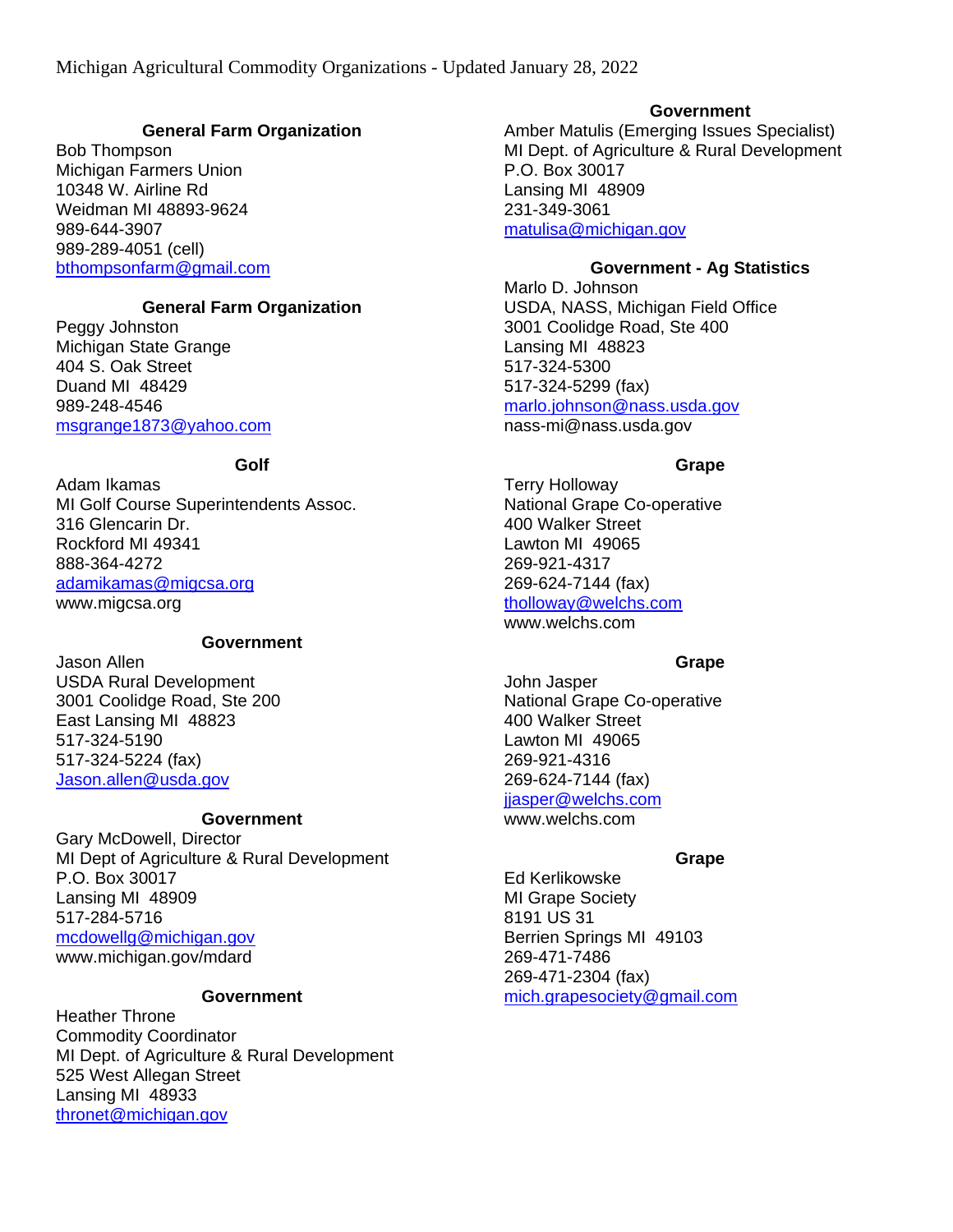#### **Green**

Diane Banks Michigan Green Industry Association 30600 Telegraph Rd., Ste 3360 Bingham Farms MI 48025 248-646-4992 248-646-4994 (fax) [dandrews@landscape.org](mailto:dandrews@landscape.org) www.landscape.org

# **Greenhouse**

Steve Zylstra Western MI Greenhouse Association 5886 Market St. Kalamazoo MI 49048 269-342-8889 269-342-1323 (fax) [szylstra@zylstragh.com](mailto:szylstra@zylstragh.com)

# **Greenhouse**

Scott Stiles Western MI Greenhouse Association 515 24th Avenue Hudsonville MI 48426 269-806-8742 (cell) [arborviewgreenhouse@yahoo.com](mailto:arborviewgreenhouse@yahoo.com)

## **Hay & Grazing**

Howard Straub MI Hay and Grazing Council 3800 Essex Center Road St Johns MI 48879 989-224-3112 [howardstraubjr@hotmail.com](mailto:howardstraubjr@hotmail.com)

#### **Herbs, Mint**

Cassey Mieslik Great Lakes Herb Business Association 4073 North Lake Road Columbiaville MI 48421 810-793-2401 [info@greatlakesherbs.com](mailto:info@greatlakesherbs.com)

## **Holstein**

Suzanne Tuttila MI Holstein Association 3250 Dietz Road Williamston MI 48895 517-655-6590 [michholstein@wildblue.net](mailto:michholstein@wildblue.net)

#### **Honey**

Chris Beck MI Beekeepers Association [becksbees@gmail.com](mailto:becksbees@gmail.com) [president@mba-bees.org](mailto:president@mba-bees.org) [www.michiganbees.org](http://www.michiganbees.org/)

#### **Honey**

Scott Barnes MI Commercial Beekeepers Association 16248 M-216 Three Rivers MI 49093 269-506-5039 [barnesseven@juno.com](mailto:barnesseven@juno.com)

#### **Hops**

Brian Tennis Michigan Hops Alliance 51960 W. 12 Mile Rd Wixom MI 48393 616-403-6880 [brain@michiganhopsalliance.com](mailto:brain@michiganhopsalliance.com)

### **Horse**

Dan Packard MI Horse Council PO Box 22008 Lansing MI 48909 734-878-6868 [packardcoloneldon74@gmail.com](mailto:packardcoloneldon74@gmail.com) www.michiganhorsecouncil.com

#### **Horticulture**

Ben Smith MI State Horticultural Society 63806 90th Avenue Hartford MI 49057 269-25-6310 [ben@mihortsociety.com](mailto:ben@mihortsociety.com) [mihortsociety@aol.com](mailto:mihortsociety@aol.com) [www.mihortsociety.org](http://www.mihortsociety.org/) & [www.glexpo.com](http://www.glexpo.com/)

#### **Lumber and Forestry**

Michelle Sears - Admin. Michigan Association of Timbermen 7530 S M-123 Newberry MI 49868 906-293-3236 906-293-5444 (fax) [msears@michiganassociationoftimbermen.org](mailto:msears@michiganassociationoftimbermen.org) www.timbermen.org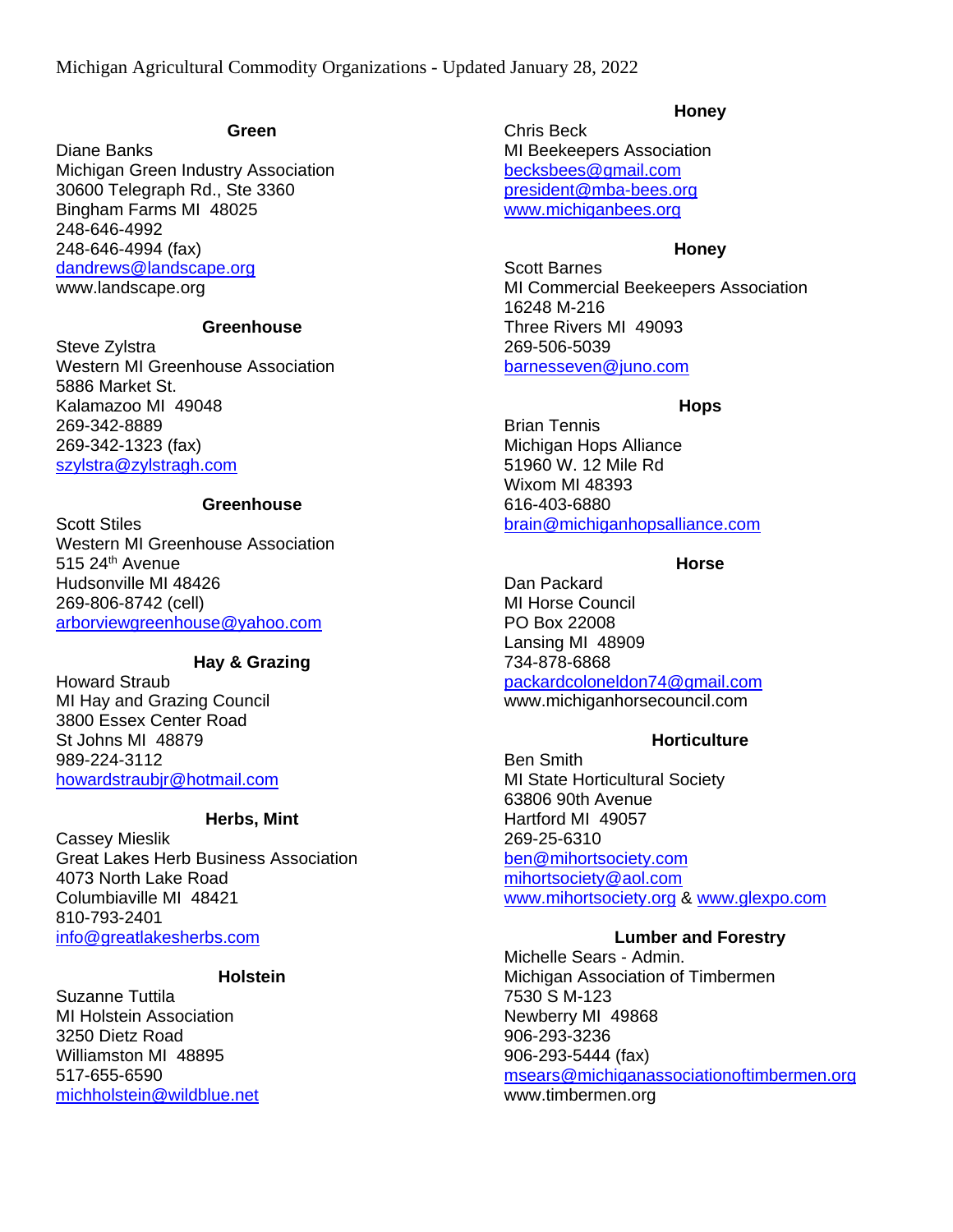### **Maple Syrup**

MI Maple Syrup Association 6903 S Lacy Lake Road Bellevue MI 49021 269-763-2210 269-763-0127 (fax) [lehaigh@voyager.net](mailto:lehaigh@voyager.net) www.MI-Maplesyrup.com

### **Meat**

Chloe Merindorf-Norton MI Meat Association 295 West Dexter Trail Mason, MI 48854 517-599-0036 517-490-0036 www.michiganmeatassociation.org [chloe@michiganmeatassociation.org](mailto:chloe@michiganmeatassociation.org)

### **Minority Farmers**

Hank Reed MI Coalition of Black Farmers 2290 E. Vernor, Ste. 1 Detroit MI 48207 313-566-2269 [micoalblckfar@msn.com](mailto:micoalblckfar@msn.com)

#### **Nursery & Landscape**

Amy (Frankmann) Upton Michigan Nursery and Landscape Association 2149 Commons Parkway Okemos MI 48864 517-381-0437 517-381-0638 (fax) [amyf@mnla.org](mailto:amyf@mnla.org) mnla.org

#### **Organic**

Jim Bingen MI Organic Food & Farm Alliance P.O. Box 26102 Lansing MI 48909-6102 248-262-6826 [moffaorganic@yahoo.com](mailto:moffaorganic@yahoo.com) www.msu.edu/-bingen

## **Organic Growers**

Craig Kovacic Organic Growers of MI 1824 66th St. Fennville MI 48408 269-543-4315 [OGM@michiganorganic.org](mailto:OGM@michiganorganic.org) www.OGMmichiganorganic.org

## **Peach**

Matt Moser MI Peach Sponsors 5329 Defield Rd Coloma MI 49038 [matt-lee-moser@prodigy.net](mailto:matt-lee-moser@prodigy.net) www.michiganpeach.org

### **Pork**

Mary Kelpinski MI Pork Producers Association 3515 West Road, Ste. B East Lansing MI 48823 517-853-3782 517-853-3785 Fax [kelpinski@mipork.org](mailto:kelpinski@mipork.org) www.mipork.org

## **Poultry**

Allison Brink MI Allied Poultry Industry PO Box 144 Hamilton, MI 49419 517-372-5250 [allison@mipoultry.com](mailto:allison@mipoultry.com) [allisonbrink@gmail.com](mailto:allisonbrink@gmail.com) [info@mipoultry.com](mailto:info@mipoultry.com) [http://www.mipoultry.com](http://www.mipoultry.com/)

## **Seed Potatoes**

Jeff Axford MI Seed Potatoes Assocation 4355 Whitehouse Trail Gaylord MI 49734 989-732-4433 989-732-4770 [mspa@i2k.com](mailto:mspa@i2k.com)

## **Sheep**

Samantha Ludlam MI Sheep Producers Association 616-610-5682 [samaludl@gmail.com](mailto:samaludl@gmail.com)

www.misheep.org